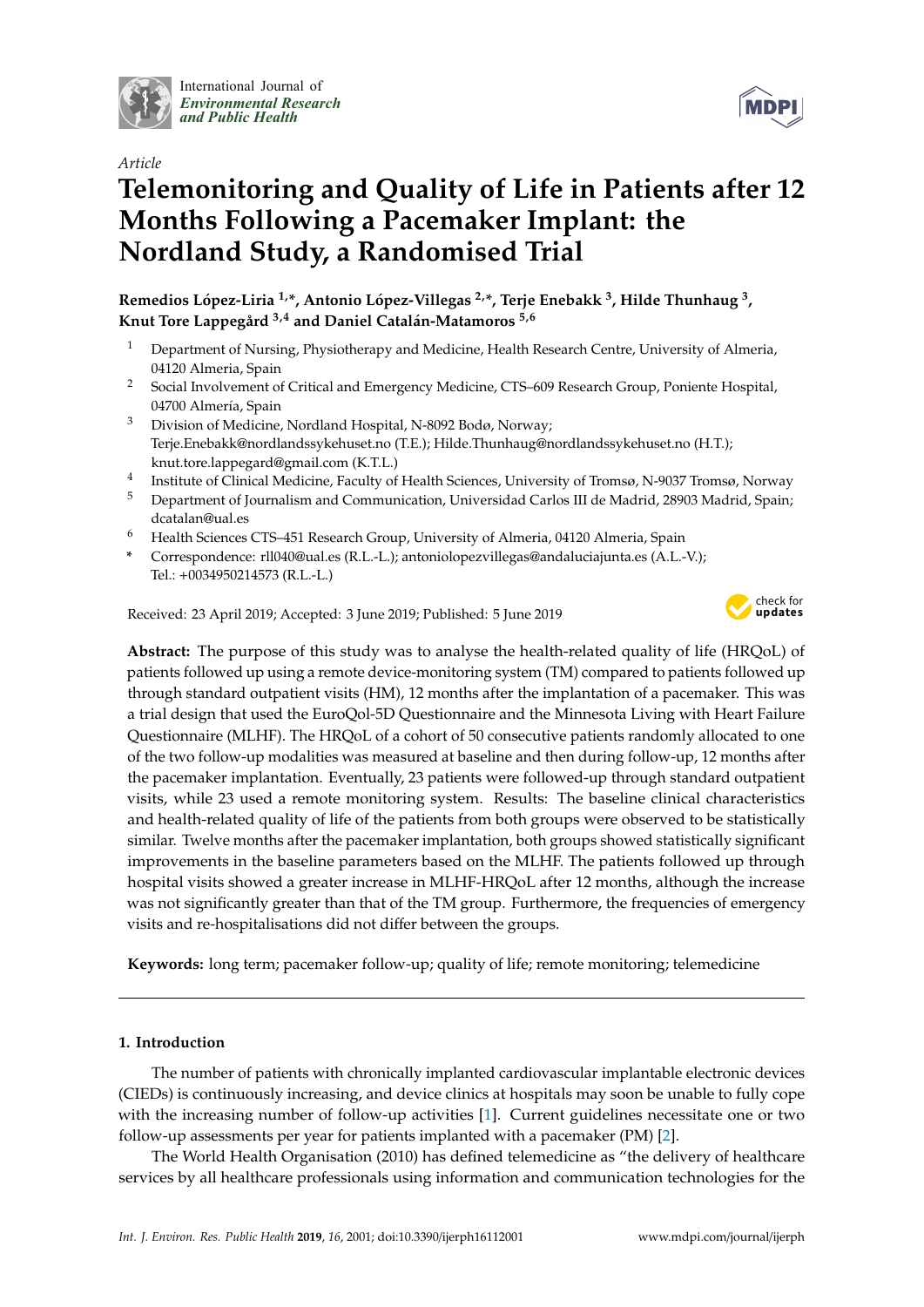exchange of valid information for the diagnosis, treatment, and prevention of disease and injuries, where distance is a critical factor" [\[3\]](#page-10-2). It offers an opportunity for delivery of specialist services closer to patients' homes. Research has demonstrated that telemedicine can significantly reduce both rates of mortality and re-hospitalisation in patients implanted with PM. Furthermore, it allows a medical practitioner to communicate remotely with them, thus saving money on both transportation and time. Consequently, healthcare costs have been considerably reduced with the use of these technologies [\[4–](#page-10-3)[7\]](#page-11-0).

The objective of disease management is to reduce operating costs without lowering effectiveness by creating disease-specific pathways of diagnosis and care in patients at a high risk of heart failure, thus allowing doctors to quickly detect and respond to adverse events, which may also improve patients' health status [\[1,](#page-10-0)[8\]](#page-11-1). Previous studies have reported that although telemedicine requires an initial financial investment, such interventions eventually result in a substantial reduction in the medical costs over a long period of time [\[9\]](#page-11-2).

Currently, the outcomes of patients with cardiac implantable electronic devices, including improved quality of life of patients, reduced need for in-office interrogation, patient safety, and enhanced survival—which remains the most significant benefit—demonstrate the effectiveness of remote monitoring [\[10\]](#page-11-3). In patients implanted with pacemakers (PM), telemedicine potentially facilitates patient safety through early detection of arrhythmia or device malfunction, allowing earlier intervention, which ultimately improves the patients' survival rate [\[1](#page-10-0)[,11\]](#page-11-4).

In order to improve outcomes such as the health-related quality of life (HRQoL) of patients implanted with PM, various multidisciplinary projects have been developed over the previous years across various countries in Europe [\[12](#page-11-5)[–14\]](#page-11-6). Hole et al. (2010) demonstrated that reduced quality of life as assessed by the Minnesota Living with Heart Failure Questionnaire (MLHF) score among elderly heart failure (HF) patients in Norway is a strong predictor of death. Improving the quality of daily life of these patients should be a primary goal, along with improving symptoms and prognosis [\[15\]](#page-11-7). This method of disease monitoring may allow specialist services to increase the number of patients under their care [\[16\]](#page-11-8).

Due to an insufficient number of comparable randomised trials assessing HRQoL in patients using a telemonitoring (TM) system in the long term [\[7\]](#page-11-0), it remains unclear whether TM approaches provide extra benefits in terms of the daily life of patients with heart failure, one year after hospitalisation [\[17\]](#page-11-9) in a setting where geographical effects could possibly influence the results. Therefore, we hypothesised that patients receiving a remote device-monitoring follow-up system would have lower post-discharge resource use (re-admission rates, time to first re-admission, duration of hospital stays, and urgent care-clinic visits), higher 12-month survival rates, and improved quality of life compared to patients receiving standard ambulatory-based follow-up after discharge. The purpose of this study was to analyse the health-related quality of life perceived by patients with telemonitoring of pacemakers (TM), compared to patients followed up through standard outpatient visits (HM: Hospital monitoring), 12 months after PM implantation.

## **2. Materials and Methods**

## *2.1. Design and Participants*

This controlled, randomised, non-masked clinical trial enrolled 50 patients implanted with a single or dual-chamber pacemaker (PM) at Nordland Hospital (Bodø, Norway). Although the trial protocol was previously described in detail [\[18\]](#page-11-10), it is necessary to explain that the study enrolment commenced in August 2014. All patients were included consecutively in the study and were followed up for 12 months after pacemaker implantation, until October 2016. All of them fulfilled the inclusion criteria (age > 18 years, ability to provide informed consent and operate the home monitor, life expectancy > one year) and none of the exclusion criteria (scheduled for implantable cardioverter-defibrillator (ICD) or cardiac resynchronisation therapy (CRT) and participation in other trials). We used data collected from the NORDLAND patient cohort for this analysis (Supplementary Materials) [\[18\]](#page-11-10). All of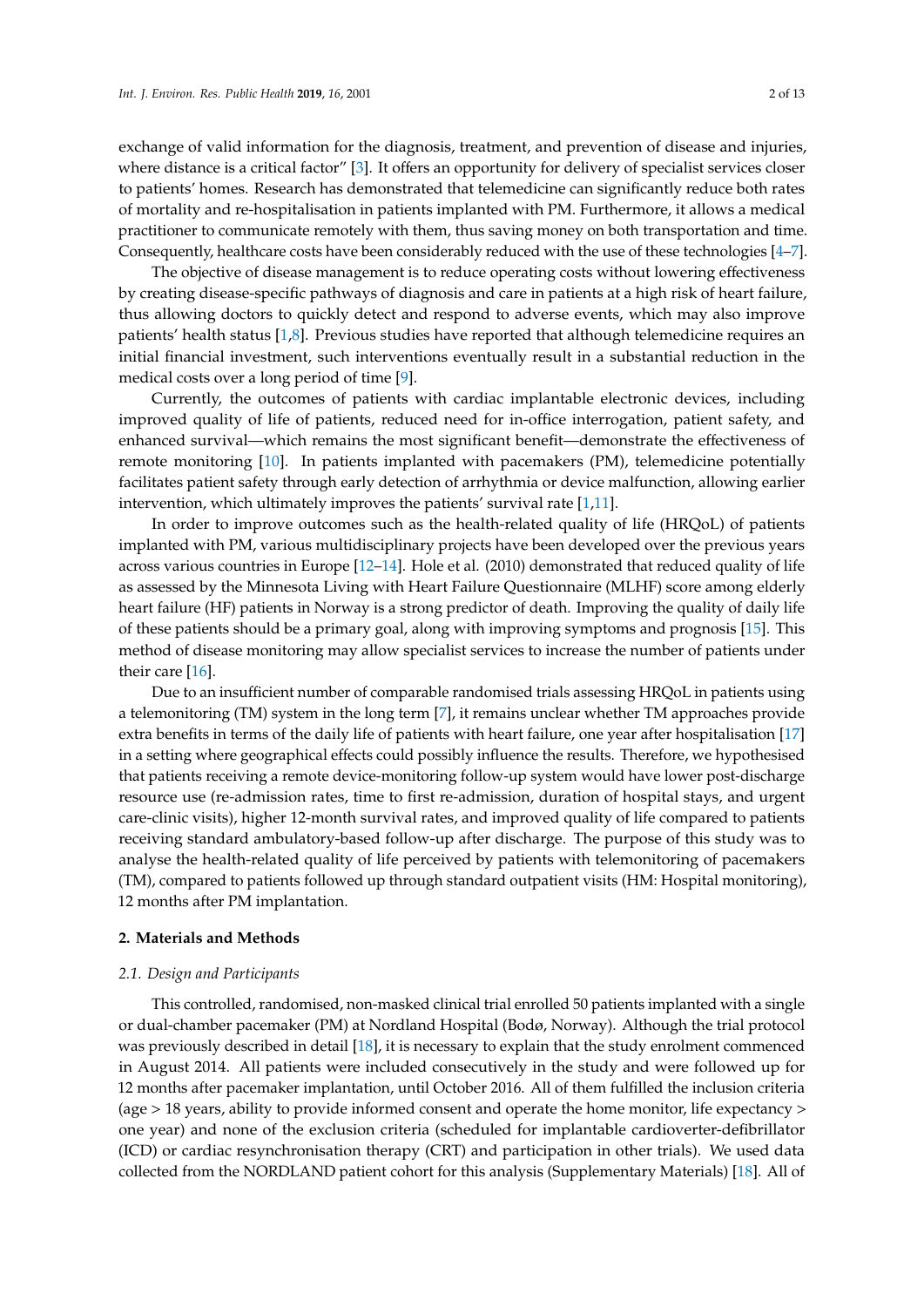the participants were recruited from the Nordland Hospital and the investigators had access to the electronic charts covering every contact with the hospital during follow-up [\[18\]](#page-11-10). Twenty-five patients were allocated to the telemonitoring programme (Group TM) and the other 25 (Group HM) were followed up using the standard protocol. Because of the explicit nature of the intervention, it was not possible to blind patients or staff to the identity of the group to which they had been randomised with sealed envelopes.

The questionnaires on HRQoL were personally administered to patients included in both groups on the date of pacemaker implantation during hospitalisation and via telephone at one, six, and 12 months after discharge. Figure [1](#page-2-0) illustrates the enrolment process.

<span id="page-2-0"></span>



# *2.2. Ethics Approval and Consent for Participation*

The protocol was approved by the Regional Health Research Ethical Committee (REK Nord, Tromsø, Norway, with the reference number 2014/383/REK Nord). The study was developed in accordance with the principles of the Declaration of Helsinki. The trial protocol was registered in <ClinicalTrials.gov> (Identifier: NCT02237404). All patients signed the corresponding written informed consent prior to their enrolment, and appropriate measures were taken to ensure data privacy.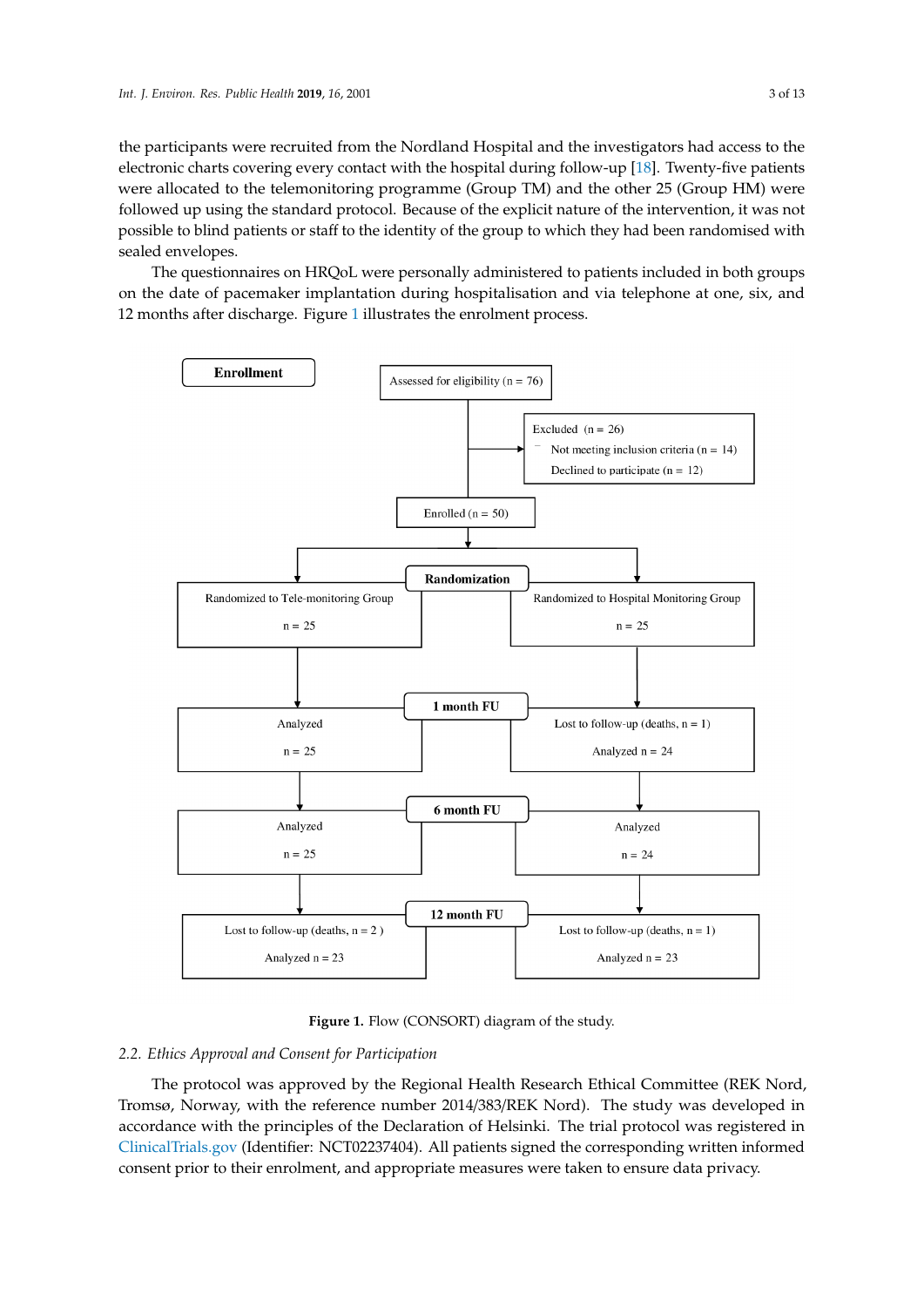#### *2.3. Instruments*

Socio-demographic data and baseline characteristics of the study sample were described, and two sets of the questionnaire, EuroQol-5D (EQ–5D) [\[19\]](#page-11-11) and MLHF [\[20\]](#page-11-12), were used to evaluate the quality of life.

The EQ-5D is a generic questionnaire about HRQoL, which is simple and easy to complete, which makes it attractive for use [\[21](#page-11-13)[,22\]](#page-11-14). It is composed of two different sections: The first section involves a patient-provided subjective evaluation of five aspects (mobility, self-care, daily activities, pain/discomfort, and anxiety/depression state), and the second section includes a visual-analogue scale from 0 (the worst health state) to 100 (the best health state). Cronbach's co-efficient  $(\alpha)$  was 0.73, indicating that the instrument was reliable [\[23\]](#page-11-15).

The MLHF was used owing to its widespread use, comparability, and a large number of available publications [\[20,](#page-11-12)[24\]](#page-11-16). Knox, Rahman & Beedie (2017) reported that the MLHF was the most commonly used measure [\[7\]](#page-11-0). This questionnaire consists of 21 questions regarding patients' perception of the effect of heart failure on their daily lives, wherein the score for each question ranges from 0 to 5. Based on the answers, a total score of 0 to 105 is obtained, with a higher score indicating a poorer quality of life. Rector et al. (1987) suggested that the MLHF is a valid self-assessment of the therapeutic benefit of medical therapy by the patient (Cronbach's  $\alpha$  for all items was 0.92) [\[20\]](#page-11-12).

Other measures of outcome were the differences between the TM and HM group with regard to 1) follow-up visits or in-clinic visits, 2) cardiovascular adverse events, 3) changes of medication and PM reprogramming, and 4) hospitalisation after implant, duration, and reasons for hospitalisation.

All patients underwent an in-clinic follow-up six weeks after the implantation of a pacemaker. Patients allocated to the group receiving routine follow-ups were then scheduled for another visit 12 months after the implantation, whereas the TM group was summoned to the hospital when alerted by the system. If referred by their general practitioner, patients in both groups were seen in the hospital according to routine local guidelines.

#### *2.4. Devices*

Based on their diagnosis, patients received either a single (VVIR) or a dual-chamber (DDDR) pacemaker. Patients in the TM group received either a Biotronik Estella SR-T/DR-T or a Biotronik Evia SR-T/DR-T (Biotronik SE&Co KG, Berlin, Germany), whereas patients of the HM group received either of the aforementioned Biotronik pacemakers, a St Jude Medical Endurity SR/DR (St Jude Medical, Sylmar, CA, USA), or a Sorin Reply 200 SR/DR (LivaNova PLC, London, United Kingdom).

Home monitoring was performed through the Biotronik Home Monitoring<sup>®</sup> system (Biotronik SE&Co KG, Berlin, Germany)—an internet-based TM service for users with Biotronik implantable heart devices. Biotronik devices equipped with Home Monitoring (T-devices) have additional storage capacity and contain a small RF-antenna for wireless communication and data transmission from the implant to a wireless patient device, the CardioMessenger (Biotronik SE&Co KG, Berlin, Germany). Home Monitoring has no negative effects on the battery life of the device (Telecardiology system BIOTRONIK).

Every night, the CardioMessenger automatically collects and transmits important encrypted health information to the Biotronik service centre using the global network of T-Mobile and its partners (GPRS). The transmitted patient data are collected, automatically analysed, and segregated at the Biotronik Home Monitoring Service Centre, depending on the patient needs defined by their physician. Health- and system-related issues are ranked and marked in order of importance. All event and trend reports can be accessed and reviewed on a protected online platform. Furthermore, according to pre-set definitions, the physician may receive automatic warnings (e.g., by e-mail or text message) concerning safety issues including premature battery depletion and lead fracture.

The alerts generated by the telemonitoring were managed by the implanting clinic. There were automatic routine transfers every three months and the clinic was notified by an e-mail from the Home Messenger system. If the e-mail read "No events" no further action was taken. In the case of alerts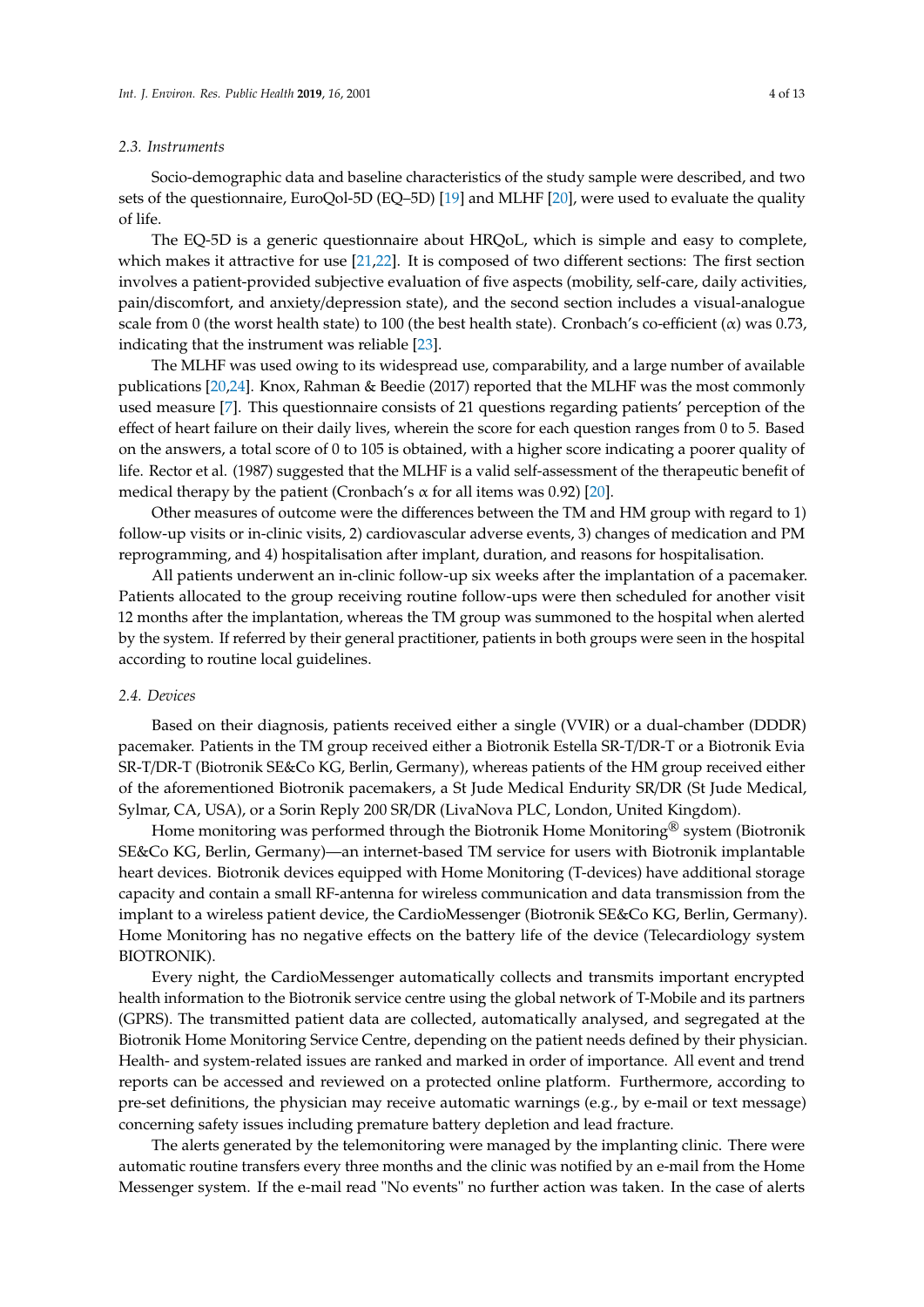the investigating physician would contact the patient, and depending on the nature of the alert the patient would be summoned to a check-up at the hospital or changes in medication would be made (e.g., anticoagulation or increased anti-arrhythmic treatment in the case of atrial fibrillation).

#### *2.5. Statistical Analysis*

The NORDLAND study design and data analysis method are described in detail elsewhere [\[18\]](#page-11-10). The groups were compared using a difference in the means test for continuous variables and a difference in the proportions test (binomial method) or Chi-Square test (replaced by the Fisher´s exact test for more than five cases) for qualitative variables. Inter-group differences in the pre-specified endpoints were also assessed using the difference in means or proportion tests and Wilcoxon-signed ranks test for the MLHF questionnaire. The results including the corresponding 95% confidence intervals (95% CI) were presented. All analyses were carried out using the standard statistical software (SPSS Version 23.0, SPSS Inc., Chicago, Illinois, USA).

# **3. Results**

The mean age was  $75 \pm 12$  years, and 48% of the patients were females. The most common pacing indication was sick sinus syndrome (48%), followed by atrioventricular block (40%), and chronic atrial fibrillation (AF) with bradycardia (12%). Dizziness was the most common symptom (50%), and the patients were most commonly referred from the hospital´s in-house cardiology ward or from other local hospitals. In 88% of the cases, dual-chamber pacemakers were used. Hypertension was the most frequent comorbidity (64%), followed by dyslipidaemia (54%) and tachyarrhythmia (36%) [\[18\]](#page-11-10).

The baseline clinical characteristics including HRQoL of the participants enrolled in our study were uniform and without statistically significant differences between the two groups (Tables [1](#page-4-0) and [2\)](#page-5-0).

<span id="page-4-0"></span>

| <b>EO-5D Utilities</b>               |                                                  |                                | Month 0                        |                                |      | Month 12                       |                                |                                |      |
|--------------------------------------|--------------------------------------------------|--------------------------------|--------------------------------|--------------------------------|------|--------------------------------|--------------------------------|--------------------------------|------|
|                                      |                                                  | TM<br>$n$ (%)                  | HM<br>$n$ (%)                  | Total                          | p    | TM<br>$n$ (%)                  | HM<br>$n$ (%)                  | Total                          | p    |
| <b>MOBILITY</b>                      | No problems<br>Some problems<br>Extreme problems | 15(60.0)<br>10(40.0)<br>0(0.0) | 12(48.0)<br>13(52.0)<br>0(0.0) | 27(54.0)<br>23(46.0)<br>0(0.0) | 0.29 | 16(69.6)<br>7(30.4)<br>0(0.0)  | 11(47.8)<br>12(52.2)<br>0(0.0) | 27(58.7)<br>19(41.3)<br>0(0.0) | 0.12 |
| <b>SELF-CARE</b>                     | No problems<br>Some problems<br>Extreme problems | 22(88.0)<br>22(88.0)<br>0(0.0) | 22(88.0)<br>22(88.0)<br>0(0.0) | 44 (88.0)<br>6(12.0)<br>0(0.0) | 0.67 | 23(100.0)<br>0(0.0)<br>0(0.0)  | 22(95.7)<br>1(4.3)<br>0(0.0)   | 45 (97.8)<br>1(2.2)<br>0(0.0)  | 0.50 |
| <b>USUAL</b><br><b>ACTIVITIES</b>    | No problems<br>Some problems<br>Extreme problems | 16(64.0)<br>8(32.0)<br>1(4.0)  | 14(56.0)<br>10(40.0)<br>1(4.0) | 30(60.0)<br>18(36.0)<br>2(4.0) | 0.84 | 14 (60.9)<br>9(9.1)<br>0(0.0)  | 13(56.5)<br>10(43.5)<br>0(0.0) | 27(58.7)<br>19(41.3)<br>0(0.0) | 0.50 |
| PAIN/<br><b>DISCOMFORT</b>           | No problems<br>Some problems<br>Extreme problems | 11(44.0)<br>14(56.0)<br>0(0.0) | 14(56.0)<br>8(32.0)<br>3(12.0) | 25(50.0)<br>22(44.0)<br>3(6.0) | 0.08 | 9(39.1)<br>11(47.8)<br>3(13.0) | 12(52.2)<br>10(43.5)<br>1(4.3) | 21(45.7)<br>21(45.7)<br>4(8.7) | 0.48 |
| <b>ANXIETY/</b><br><b>DEPRESSION</b> | No problems<br>Some problems<br>Extreme problems | 16(64.0)<br>9(36.0)<br>0(0.0)  | 16(64.0)<br>9(36.0)<br>0(0.0)  | 32(64.0)<br>18(36.0)<br>0(0.0) | 0.62 | 20(87.0)<br>3(13.0)<br>0(0.0)  | 21(91.3)<br>2(8.7)<br>0(0.0)   | 41 (89.1)<br>5(10.9)<br>0(0.0) | 0.50 |
| $EQ-5D$<br>Utilities                 | <b>TOTAL</b><br>(95CI)                           | 0.81<br>(0.74; 0.87)           | 0.76<br>(0.64; 0.88)           | 0.78<br>(0.72; 0.85)           | 0.47 | 0.73<br>(0.68; 0.91)           | 0.78<br>(0.74; 0.91)           | 0.76<br>(0.71; 0.88)           | 0.53 |
| EQ-5D VAS                            | <b>TOTAL</b><br>(95CI)                           | 64.00<br>(55.77;72.23)         | 64.88<br>(51.69;74.07)         | 64.83<br>(56.74;70.14)         | 0.86 | 71.52<br>(63.47;79.57)         | 68.65<br>(59.91;77.40)         | 70.09<br>(64.36;75.81)         | 0.65 |

**Table 1.** Health-related quality of life at 12 months of follow-up.

TM: Telemonitoring group; HM: Hospital monitoring group; N (month 0) = 50 (TM group: 25; HM group: 25). N (month 1) = 49 (TM group: 25; HM group: 24). N (month 6) = 49 (TM group: 25; HM group: 24). Values are expressed as means (95CI: 95% confidence interval of means). EQ-5D: EuroQoL-5D; VAS: Visual Analog Scale.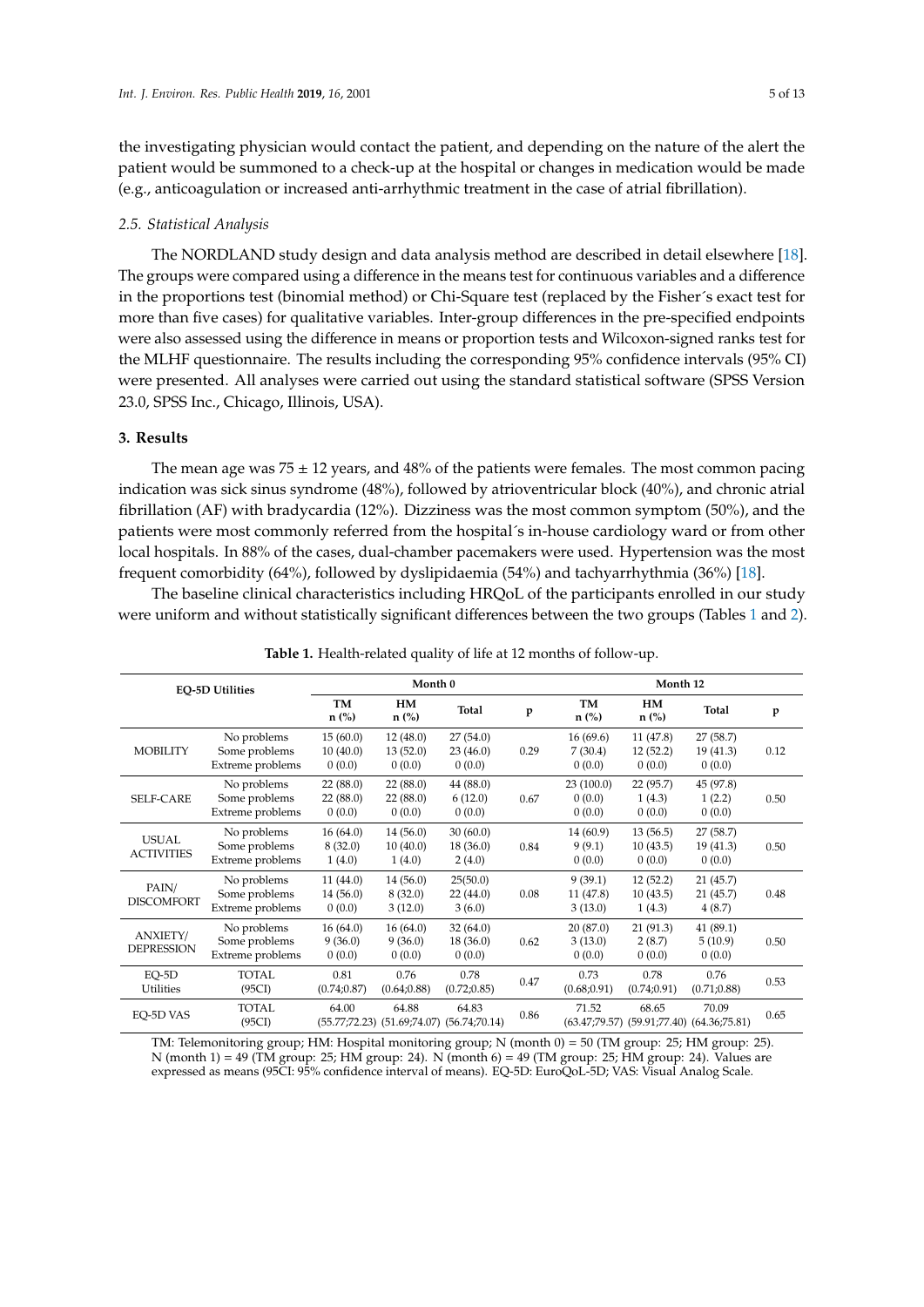<span id="page-5-0"></span>

| <b>MLHF</b> Items                         |                         | Month 0                 |                  | Month 12              |                       |      |  |
|-------------------------------------------|-------------------------|-------------------------|------------------|-----------------------|-----------------------|------|--|
|                                           | <b>TM</b><br>$n = 25$   | HM<br>$n = 25$          | $\boldsymbol{p}$ | <b>TM</b><br>$n = 23$ | HM<br>$n = 23$        | p    |  |
| Swelling in ankles, legs                  | 0.84                    | 1.00                    | 0.62             | 0.29                  | 0.71                  | 0.25 |  |
| Resting during the day                    | 1.28                    | 2.08                    | 0.22             | 0.81                  | 1.48                  | 0.09 |  |
| Walking and climbing stairs               | 0.96                    | 1.92                    | 0.28             | 0.38                  | 0.48                  | 0.79 |  |
| Working around the house                  | 1.20                    | 2.36                    | 0.33             | 0.52                  | 0.95                  | 0.31 |  |
| Going away from home                      | 0.28                    | 1.44                    | 0.90             | 0.62                  | 0.24                  | 0.29 |  |
| Sleeping                                  | 0.84                    | 1.32                    | 0.37             | 0.38                  | 0.43                  | 0.89 |  |
| Doing things with friends or family       | 0.88                    | 1.96                    | 0.70             | 0.62                  | 0.86                  | 0.61 |  |
| Working to earn a living                  | 0.40                    | 0.72                    | 0.73             | 0.05                  | 0.05                  | 1.00 |  |
| Recreational pastimes                     | 1.24                    | 1.76                    | 0.08             | 0.38                  | 0.95                  | 0.16 |  |
| Sexual activities                         | 0.32                    | 0.68                    | 0.95             | 0.14                  | 0.19                  | 0.83 |  |
| Eating less of the food liked             | 0.60                    | 1.00                    | 0.21             | 0.29                  | 0.29                  | 1.00 |  |
| Shortness of breath                       | 2.44                    | 2.48                    | 0.87             | 1.10                  | 1.76                  | 0.22 |  |
| Fatigue, tiredness, low on energy         | 2.36                    | 3.20                    | 0.78             | 0.86                  | 1.57                  | 0.19 |  |
| Staying in the hospital                   | 1.48                    | 1.76                    | 0.95             | 0.14                  | 0.00                  | 0.33 |  |
| Costing money for medical care            | 0.60                    | 0.80                    | 0.21             | 0.19                  | 0.10                  | 0.61 |  |
| Side effects from medication              | 0.44                    | 0.68                    | 0.67             | 0.43                  | 0.05                  | 0.07 |  |
| Feeling burdensome                        | 0.32                    | 0.76                    | 0.57             | 0.00                  | 0.00                  | 1.00 |  |
| Feeling a loss of self-control            | 0.80                    | 0.76                    | 0.22             | 0.19                  | 0.48                  | 0.36 |  |
| Worrying                                  | 1.00                    | 0.88                    | 0.83             | 0.38                  | 0.24                  | 0.63 |  |
| Difficulty remembering &<br>concentrating | 1.16                    | 0.96                    | 0.70             | 0.48                  | 0.33                  | 0.67 |  |
| Feeling depressed                         | 0.44                    | 0.76                    | 0.96             | 0.29                  | 0.19                  | 0.72 |  |
| TOTAL<br>$(95\%CI)$                       | 20.20<br>(14.48; 25.92) | 28.96<br>(19.97; 37.95) | 0.07             | 9.17<br>(4.05; 14.29) | 10.78<br>(5.52;16.05) | 0.45 |  |

**Table 2.** Minnesota Living with Heart Failure questionnaire (MLHF) scores.

TM: Telemonitoring group; HM: Hospital monitoring group; N (month 0) = 50 (TM group: 25; HM group: 25). N  $($ month 1 $)$  = 49 (TM group: 25; HM group: 24). N  $($ month 6 $)$  = 49 (TM group: 25; HM group: 24). Item values are expressed as means. Total values are expressed as means (95CI: 95% confidence interval of means).

In the baseline analysis, the patients had mean scores of 0.78 (95% CI: 0.72; 0.85) for EQ-5D utilities and 64.83 (95% CI: 56.74; 70.14) for EQ-5D VAS. Twelve months after PM implantation, the scores varied to 0.76 (95% CI: 0.71; 0.88) and 70.09 (95% CI: 64.36; 75.81), respectively (Table [1\)](#page-4-0). The changes between baseline and 12-month EQ-5D utilities and VAS were not statistically significant (*p* = 0.53 and  $p = 0.65$ , respectively). No significant differences were observed in these parameters or any of the EQ-5D utility dimensions between the TM and HM group at enrolment and 12 months (Table [3\)](#page-6-0).

Regarding HRQoL results at 12 months, the EQ-5D utility score of all patients (Table [3\)](#page-6-0) had decreased 0.02 points lower than the baseline and the mean of EQ-5D VAS was 5.26 points higher. Although the HRQoL scores with EQ-5D improved over time across both groups, there were no statistically significant differences between initial and final assessment.

At the baseline assessment, the HM group had a higher MLHF score (28.96) (poorer quality of life) than the TM group (20.20), although the difference was not statistically significant. At 12 months also, there were no significant differences between the two groups (TM: 9.17; HM: 10.78.  $p = 0.45$ ) (Table [2\)](#page-5-0). The MLHF scores (Table [3\)](#page-6-0) demonstrated a significant improvement in both groups (−14.17 points; 95% CI: 8.24; 20.10) compared to the baseline scores (*p* < 0.001). At the end of the study period, the HM group experienced a better response compared to the baseline (TM: –10.67; HM: –16.57).

During the 12-month period of the follow-up, 6% of the patients had experienced at least one adverse cardiovascular event (AE) (TM: 8%, HM: 4%; *p* = 0.39) (Table [4\)](#page-7-0), and 26% of the patients had been hospitalised at least once (TM: 28%, HM: 32%; *p* = 0.53). The main reasons for hospitalisation were coronary problems (TM: 16%; HM: 24%) and PM dysfunction (TM: 12%; HM: 0%); however, no significant differences were observed between the groups. Four patients (TM: 2; HM: 2) died from non-cardiovascular causes. The findings indicated no differences in the time to re-hospitalisations or emergency visits between the TM and HM group. There were no differences in the duration of hospital stay or use of urgent care clinic. The number of in-clinic visits due to "changes of pacemaker reprogramming" was 11 in the TM group, and in the HM group it was 6; this difference was not statistically significant  $(p = 0.311)$ .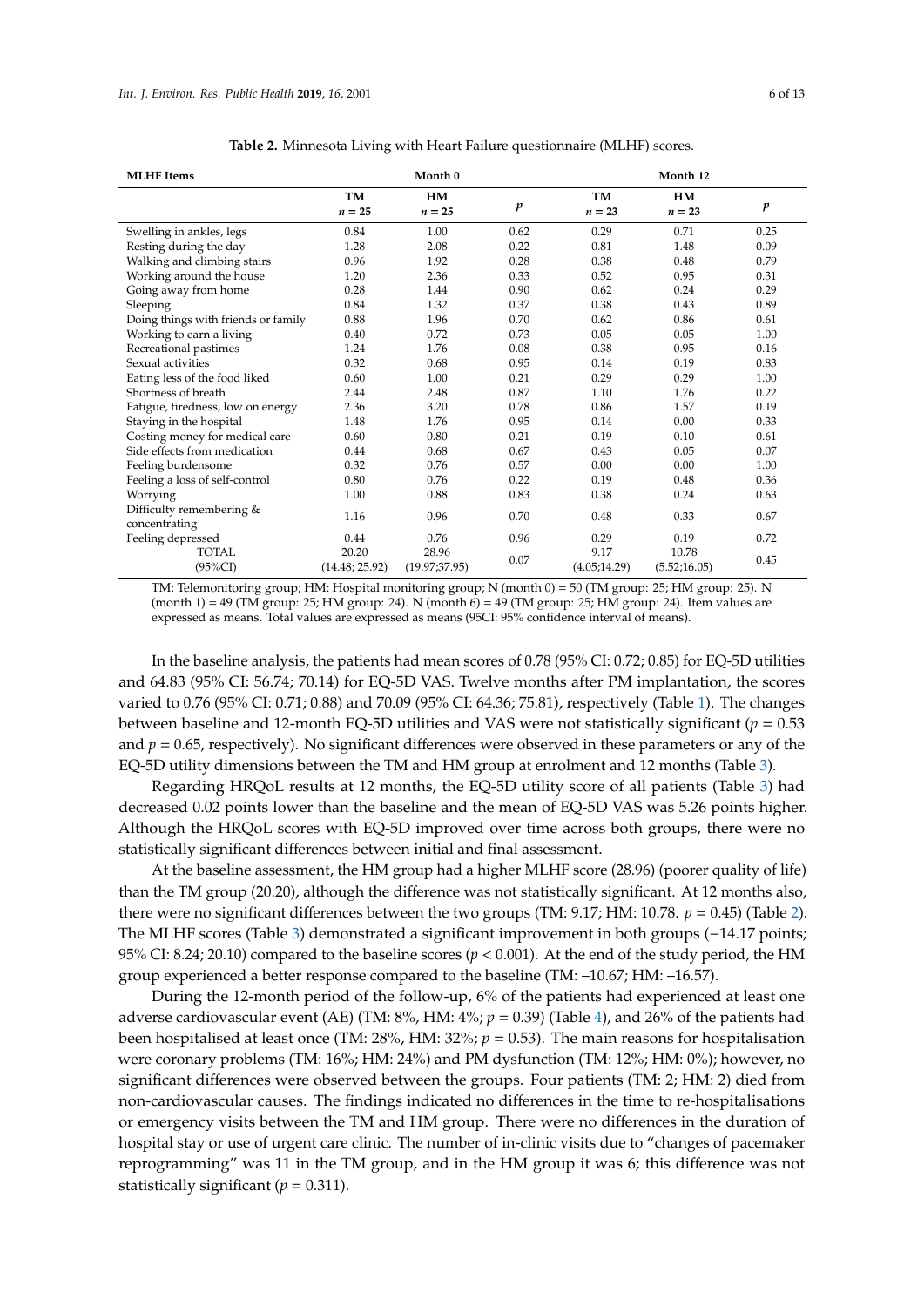| <b>Ouestionnaires</b>                   |                                                                         | All                                   |                             |                                                     | Telemonitoring                                             |                                             |                        |                        |                                                     | <b>Hospital Monitoring</b>                  |                        |
|-----------------------------------------|-------------------------------------------------------------------------|---------------------------------------|-----------------------------|-----------------------------------------------------|------------------------------------------------------------|---------------------------------------------|------------------------|------------------------|-----------------------------------------------------|---------------------------------------------|------------------------|
| Health-Related Quality of Life-Specific |                                                                         |                                       |                             |                                                     |                                                            |                                             |                        |                        |                                                     |                                             |                        |
| MLHF (95CI)                             | Baseline<br>Month 12<br>9.96<br>24.58<br>$(19.30;29.86)$ $(6.42;13.49)$ | Differences<br>14.17<br>(8.24; 20.10) | $\boldsymbol{v}$<br>< 0.001 | Baseline<br>20.20<br>$(14.48;25.92)$ $(4.05;14.29)$ | Month 12<br>9.17                                           | <b>Differences</b><br>10.67<br>(4.98;16.36) | $\mathcal{D}$<br>0.001 | Baseline<br>28.96      | Month 12<br>10.78<br>$(19.97-37.95)$ $(5.52-16.05)$ | <b>Differences</b><br>16.57<br>(7.54;25.60) | $\mathcal{D}$<br>0.001 |
| Health-Related Quality of Life-General  |                                                                         |                                       |                             |                                                     |                                                            |                                             |                        |                        |                                                     |                                             |                        |
| EO5D VAS<br>(95CI)                      | 64.83<br>70.09<br>(56.74;70.14)<br>(64.36;75.81)                        | 5.26<br>(2.44;12.96)                  | 0.18                        | 64.00                                               | 71.52<br>$(55.77; 72.23)$ $(63.47; 79.57)$ $(3.16; 16.20)$ | 6.52                                        | 0.18                   | 64.88<br>(51.69;74.07) | 68.65<br>(59.91;77.40)                              | 3.77<br>(0.45; 8.26)                        | 0.66                   |
| EO-5D utilities<br>(95CI)               | 0.76<br>0.78<br>(0.72; 0.85)<br>(0.71; 0.88)                            | 0.02<br>$(-0.11; 0.07)$               | 0.62                        | 0.81<br>(0.74; 0.87)                                | 0.73<br>(0.68; 0.91)                                       | 0.08<br>$(-0.12; 0.10)$                     | 0.84                   | 0.76<br>(0.64; 0.88)   | 0.78<br>(0.74; 0.91)                                | 0.02<br>$(-0.12;0.07)$                      | 0.53                   |

| Table 3. Differences in health-related quality of life at 12 months of follow-up. |  |
|-----------------------------------------------------------------------------------|--|
|-----------------------------------------------------------------------------------|--|

<span id="page-6-0"></span>N (month 0) = 50 (TM group: 25; HM group: 25). N (month 12) = 46 (TM group: 23; HM group: 23). Values are expressed as means (95CI: 95% confidence interval of means). EQ-5D: EuroQoL-5D; VAS: Visual Analog Scale; MLHF: Minnesota Living with Heart Failure questionnaire.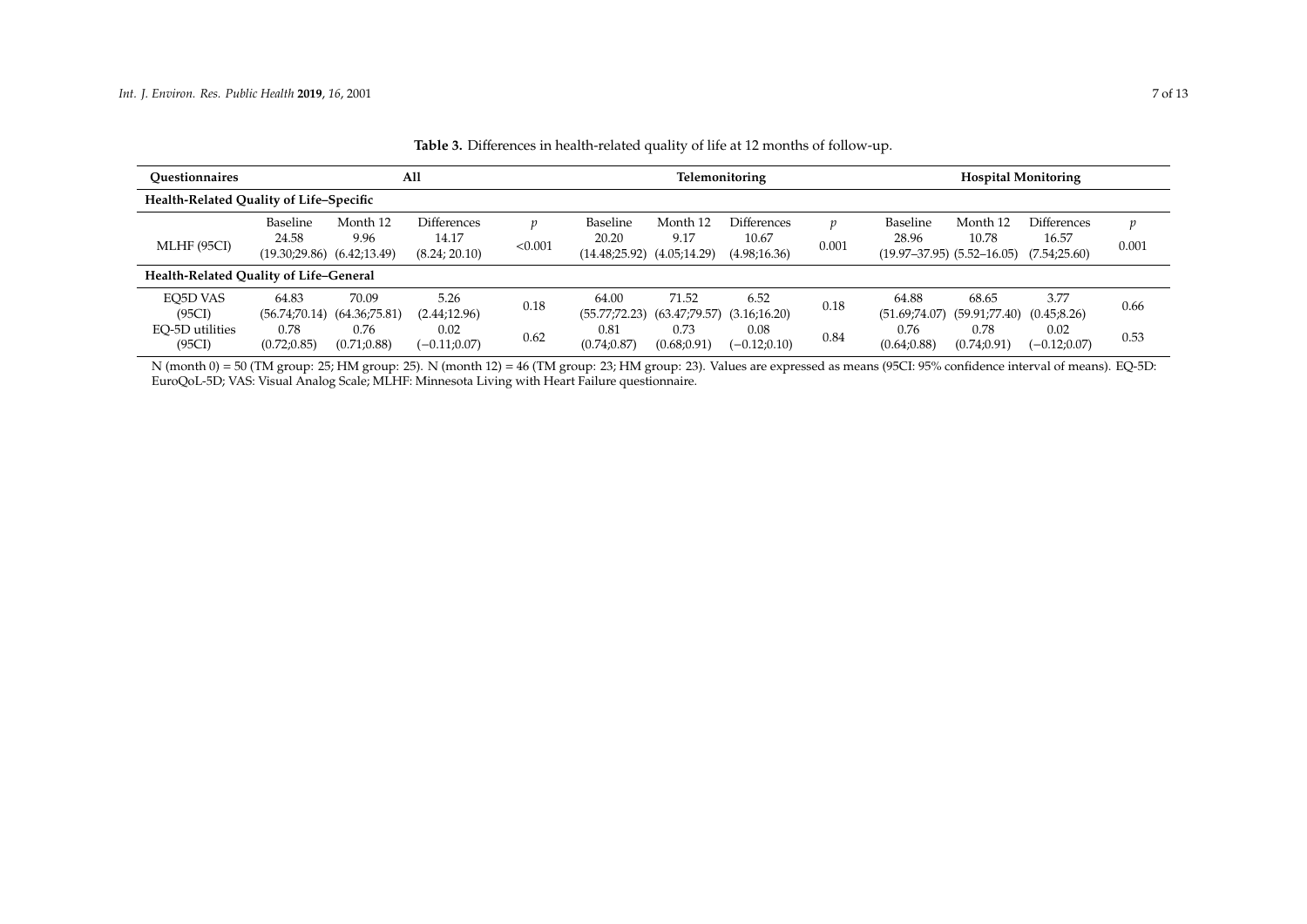<span id="page-7-0"></span>

| <b>Variables</b>                     | $n\ (\%)$ | TM<br>$n=23$ | HM<br>$n=23$ | p-Value |
|--------------------------------------|-----------|--------------|--------------|---------|
| In-clinic visits                     |           |              |              |         |
| $\boldsymbol{0}$                     | 1(2.0)    | 0(0.0)       | 1(4.0)       |         |
| 1                                    | 41(82.0)  | 21 (84.0%)   | 20(80.0)     | 0.297   |
| $\overline{2}$                       | 6(12.0)   | 2(8.0)       | 4(16.0)      |         |
| 3                                    | 2(4.0)    | 2(8.0)       | 0(0.0)       |         |
| Transmissions from patients' home    |           |              |              |         |
| $\boldsymbol{0}$                     | 30(60.0)  | 5(20.0)      | 25(100.0)    |         |
| $3 - 5$                              | 15(30.0)  | 15(60.0)     | 0(0.0)       | < 0.001 |
| $6 - 8$                              | 5(10.0)   | 5(20.0)      | 0(0.0)       |         |
| Cardiovascular adverse events        |           |              |              |         |
| None                                 | 47 (94.0) | 23 (92.0)    | 24 (96.0)    |         |
| PCI                                  | 1(2.0)    | 1(4.0)       | 0(0.0)       |         |
| Angina                               | 1(2.0)    | 0(0.0)       | 1(4.0)       | 0.388   |
| Lead dislodgement x 2                | 1(2.0)    | 1(4.0)       | 0(0.0)       |         |
| Calls/letters sent to the patients   |           |              |              |         |
| 0                                    | 28(56.0)  | 4(16.0)      | 24 (96.0)    |         |
| $\mathbf{1}$                         | 21(42.0)  | 20(80.0)     | 1(4.0)       | < 0.001 |
| 3                                    | 1(2.0)    | 1(4.0)       | 0(0.0)       |         |
| Changes of medication                |           |              |              |         |
| 0                                    | 34(68.0)  | 17(68.0)     | 17(68.0)     |         |
| 1                                    | 7(14.0)   | 5(20.0)      | 2(8.0)       |         |
| $\overline{2}$                       | 3(6.0)    | 1(4.0)       | 2(8.0)       | 0.107   |
| $\ensuremath{\mathfrak{Z}}$          | 4(8.0)    | 0(0.0)       | 4(16.0)      |         |
| 4                                    | 2(4.0)    | 2(8.0)       | 0(0.0)       |         |
| <b>Changes of PM reprogramming</b>   |           |              |              |         |
| 0                                    | 35(70.0)  | 16(64.0)     | 19(76.0)     |         |
| 1                                    | 13(26.0)  | 7(28.0)      | 6(24.0)      | 0.311   |
| $\overline{2}$                       | 2(4.0)    | 2(8.0)       | 0(0.0)       |         |
| Hospitalisation number after implant |           |              |              |         |
| $\boldsymbol{0}$                     | 30(60.0)  | 14 (56.0)    | 16(64.0)     |         |
| 1                                    | 15(30.0)  | 7(28.0)      | 8(32.0)      | 0.532   |
| $\overline{c}$                       | 4(8.0)    | 3(12.0)      | 1(4.0)       |         |
| 5                                    | 1(2.0)    | 1(4.0)       | 0(0.0)       |         |
| Days spent hospitalised              |           |              |              |         |
| $\boldsymbol{0}$                     | 30(60.0)  | 14 (56.0)    | 16(64.0)     |         |
| $1 - 5$                              | 12(24.0)  | 6(24.0)      | 6(24.0)      | 0.535   |
| $6 - 10$                             | 5(10.0)   | 2(8.0)       | 3(12.0)      |         |
| $+11$                                | 3(6.0)    | 3(12.0)      | 0(0.0)       |         |
| Reasons for hospitalisation          |           |              |              |         |
| None                                 | 30(60.0)  | 14 (56.0)    | 16(64.0)     |         |
| Other                                | 6(12.0)   | 3(12.0)      | 3(12.0)      |         |
| Cancer                               | 1(2.0)    | 1(4.0)       | 0(0.0)       | 0.333   |
| Coronary problems                    | 10(20.0)  | 4(16.0)      | 6(24.0)      |         |
| PM disfunction                       | 3(6.0)    | 3(12.0)      | 0(0.0)       |         |

**Table 4.** Follow-up information at 12 months.

### **4. Discussion**

The aim of our study was to evaluate the relevant clinical values and the HRQoL in a random sample of PM users of a TM system at the 12-month follow-up and compare them with the baseline data at discharge from the hospital. There is a lack of such randomised trials in patients using a TM system in the long term, to which data from standard monitoring systems could be compared [\[7,](#page-11-0)[17\]](#page-11-9). The present study has shown that pacemaker-implanted patients followed up via a TM system yielded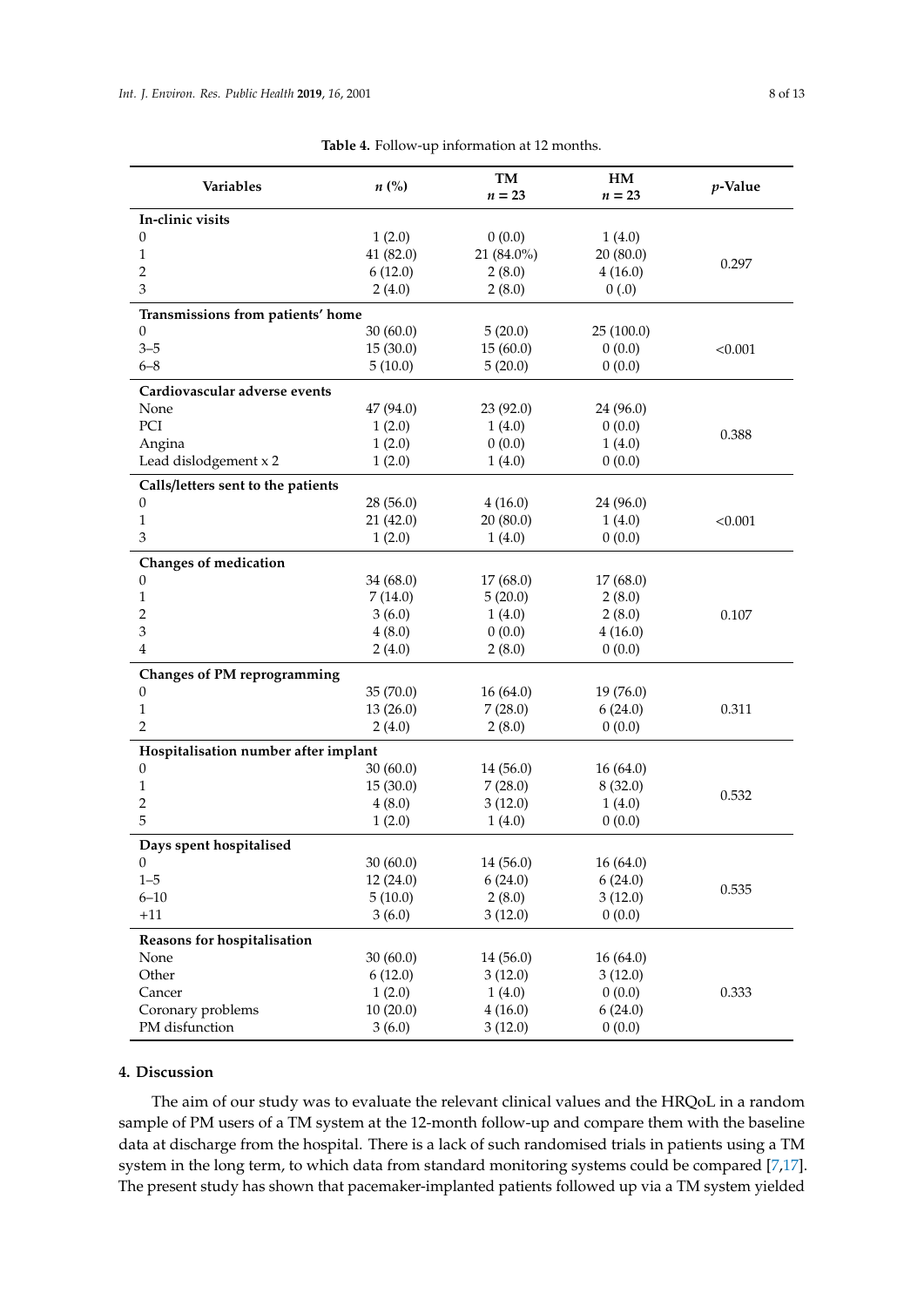similar outcomes as those followed up with standard outpatient visits. TM was well received and accepted by the patients.

Similar results were reported by Ricci et al. (2017) who assessed the costs and benefits of TM compared to the conventional follow-up from the TARIFF patient cohort (prospective, non-randomised, multicentre clinical trial) [\[25\]](#page-12-0). The EuroQoL EQ-5D-3L questionnaire was implemented for each patient at discharge and at the 12-month follow-up. It was found that the quality-adjusted life-years of the patients did not significantly differ between the groups, irrespective of the scenario. These findings are similar to those observed in our study using the EQ-5D questionnaire. In addition, the TM of users with cardiac implantable electronic devices was reported to have reduced costs with regard to the healthcare system, patients, and caregivers [\[25\]](#page-12-0).

The BEAT-HF study [\[17\]](#page-11-9) was one of the largest clinical trials on telemonitoring of HF patients, six months after implantation of PM. Among the 1437 randomised participants using either TM or HM, no significant differences were observed in 30-day readmission or 180-day mortality, but the 180-day HRQoL differed significantly between the two groups, i.e. individuals participating in TM may experience improvements at 180 days, using the MLHF. In the Nordland study, the difference observed in the MLHF score between the groups could be because the patients receiving conventional monitoring at the hospital started the study with a worse quality of life and ended up with a quality of life similar to the TM group. There was a difference between baseline and 12-month scores that could also be due to the fact that health-related quality of life was measured using MLHF, which is specific for heart failure (higher sensitivity in assessing HRQoL in PM patients) compared to the more generalised EQ-5D Questionnaire. Indeed, EQ-5D was not able to detect differences in the quality of life between the TM and HM group of patients, which was also demonstrated in previous research [\[26\]](#page-12-1).

In the Comoretto study (2016) on a cohort of 42 consecutive patients, the PM-specific Assessment of Quality of Life and Related Events Questionnaire indicated that the use of a TM system increased the HRQoL of PM patients after three months following device implantation, compared to those with standard follow-up [\[26\]](#page-12-1). However, in a study on long-term telemonitoring of PM patients (the COMPAS randomised, multicentre, non-inferiority trial) [\[12\]](#page-11-5), a comparative follow-up schedule with a home monitoring trial showed that the differences in HRQoL between the remotely monitored patients and those followed up using standard methods were not statistically significant. The results of the study are similar to the findings of the Nordland study. In another study, although TM did not have a significantly greater impact on the mental and physical quality of life (QoL) compared to the usual care, it was associated with a small but significant increase in overall QoL [\[7\]](#page-11-0).

Dar et al. (2009) examined the impact of home TM on typical HF patients discharged from three hospitals in North West London (there were no significant differences between the groups) [\[16\]](#page-11-8). They reported similar findings to our study at 12 months of follow-up and found no change in overall health-related quality of life assessed via the EQ-5D over a six-month follow-up period. However, QoL measured through the disease-specific MLHF improved slightly. The authors suggested that TM in a typical elderly population of HF patients not only produced a similar outcome to "usual" specialist care but also reduced clinic and emergency room visits and unplanned HF re-hospitalisations at little additional cost. The PONIENTE study (a controlled, non-randomised, non-blinded clinical trial) proposed that the remote monitoring of pacemakers in older adults was an equivalent option to hospital follow-up with regard to HRQoL and functional capacity after 12 months [\[14\]](#page-11-6).

Our study showed a similarity in the time to re-hospitalisation or emergency visits between the TM and HM group of patients, differing from a study by Antonicelli et al. (2008) on 57 congestive HF patients randomised into standard care and home telemonitoring-based care; after following these patients for 12 months, the authors reported that TM was associated with improvements in the composite endpoint of mortality and rate of hospitalisation, better compliance to therapy, and an improved reported health perception score (SF–36), possibly due to the better compliance and closer monitoring of the patients [\[27\]](#page-12-2). The remote monitoring of HF patients differs from our study in the way that several HF devices are capable of detecting fluid retention at an early stage and can report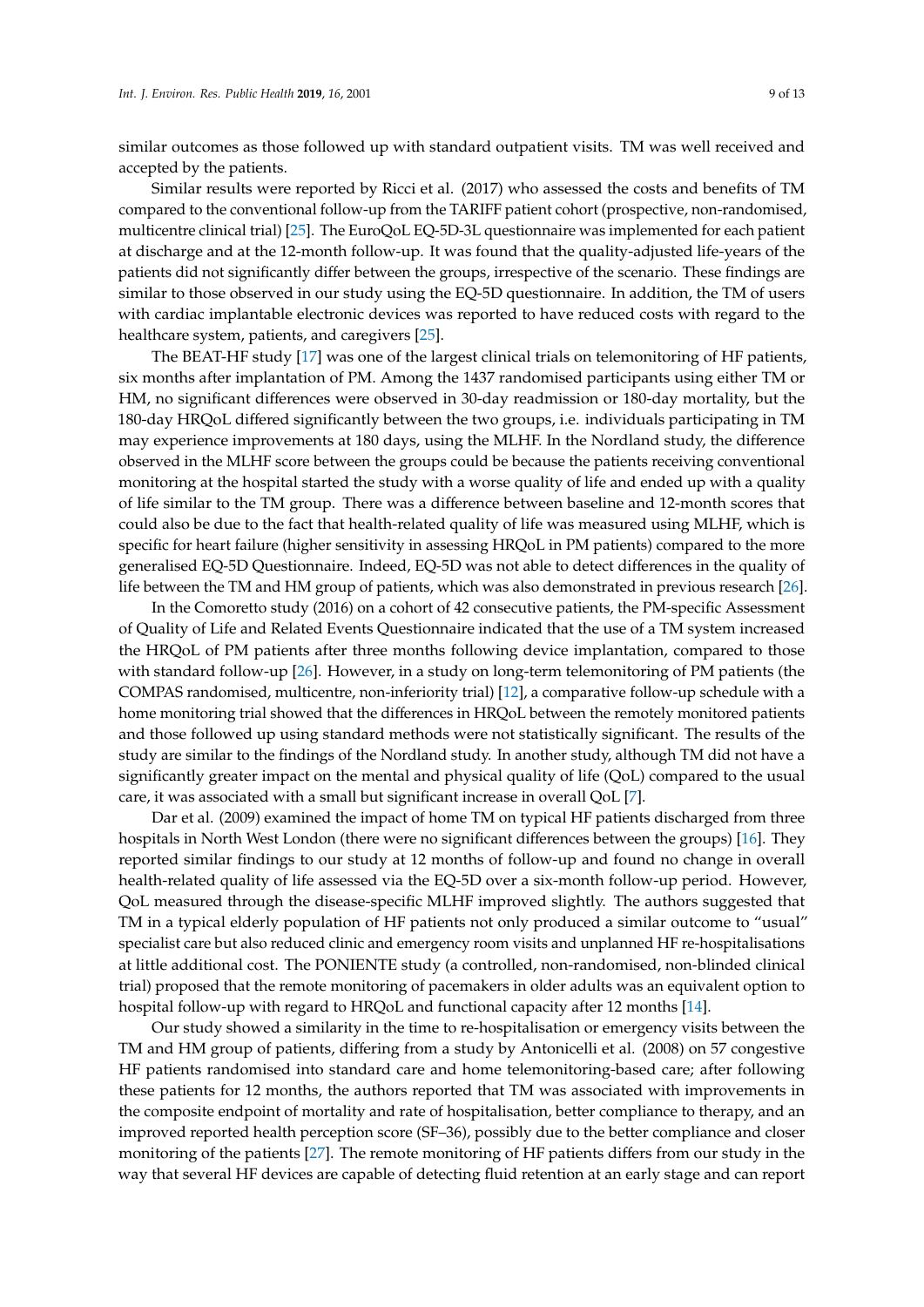such a deterioration to the responsible clinician. This can, in turn, result in an increase in the dose of diuretics and thus prevent hospitalisation.

A Cochrane review and a meta-analysis concluded that telemonitoring reduces all-cause mortality and HF-related hospitalisations [\[5,](#page-10-4)[28\]](#page-12-3). Another systematic review reported that telemonitoring systems helped in the early detection of cardiovascular events compared to conventional monitoring, thus reducing the number of hospitalisations and hospital visits and lowering the costs associated with follow-ups [\[29\]](#page-12-4).

It has been established in the recently published HRS (Heart Rhythm Society) consensus document that TM tenders a magnificent opportunity to enhance the efficiency of clinics and enable continuous monitoring of the functioning of the device and clinical status of patients and supported adherence to disease management programmes [\[9,](#page-11-2)[30\]](#page-12-5). TM has been associated with high patient acceptance, satisfaction, and increased adherence to scheduled follow-up, providing many advantages to patients and clinicians [\[31–](#page-12-6)[33\]](#page-12-7).

Nordland County has a scattered population of 6.3 inhabitants/sq km. Although a large proportion of the population in Nordland County live in cities, these are small, and there remains a significant fraction of inhabitants living in communities with fewer than 2,500 individuals at great distances from the hospital. Previous publications indicate that the healthcare needs of patients living in rural areas usually involve having problems with access to healthcare  $[34,35]$  $[34,35]$ . Telemonitoring of pacemakers offers an opportunity for the delivery of specialist services closer to patients' homes where distance is a critical factor [\[18\]](#page-11-10).

The results obtained in our study should be considered under the following limitations: 1) Due to the small sample size, it could be possible that a larger randomised trial might have possibly detected significant statistical differences between the two groups, and the results could differ in different Health Centre Systems and social settings. Further investigations should focus more on the randomised design of trials with large and homogenous participants in the two groups. 2) The positive effect of telemonitoring observed in this study may in part be due to the fact that the most positive or healthiest patients were in the telemonitoring group (random allocation), in contrast to several previous studies. 3) Depending on the diagnosis, patients included in the TM group could receive two different pacemakers from the same company, and users included in the conventional monitoring group (HM) could be implanted with four different types of pacemakers (from three different companies). In the basal evaluation, however, after the HRQoL questionnaire assessment, no significant differences were found between the two groups. On the other hand, we only evaluated the automatic wireless RM (Remote monitoring) technology from one company. Thus, our results may not apply to other proprietary technologies with varying transmission frequencies and methods of alert notification.

From our point of view, further studies are needed to confirm these findings as, to the best of our knowledge, more evidence is required due to the limited number of studies. Apart from the therapeutic and diagnostic benefits of PM, improvement in clinical outcomes, clinical efficiencies, and patient experience could be assessed for implantable cardioverter-defibrillators, cardiac resynchronisation therapy devices, and implantable loop recorders, with the adoption of remote CIED monitoring. These benefits confer significant value to both CIED follow-up centres and patients [\[36\]](#page-12-10).

The TM technology, introduced in Europe for the management of CIEDs in the 21st century, has spread rapidly and become a standard mode of medical care for patients where distance is a critical factor. A TM system could reduce the consumption of healthcare resources (saving money on transportation and time), including hospitalisations for cardiovascular reasons, emergency department visits, outpatient diagnostic tests, outpatient clinical evaluation visits, and device follow-up visits. This preference for remote monitoring could perhaps be extended to countries with geographic dispersion, or to patients hampered by mobility problems, work schedules, or poor traffic conditions, once demonstrated that the quality of life of these patients is not affected negatively with respect to other patients whose follow-up is performed by the physician in the hospital.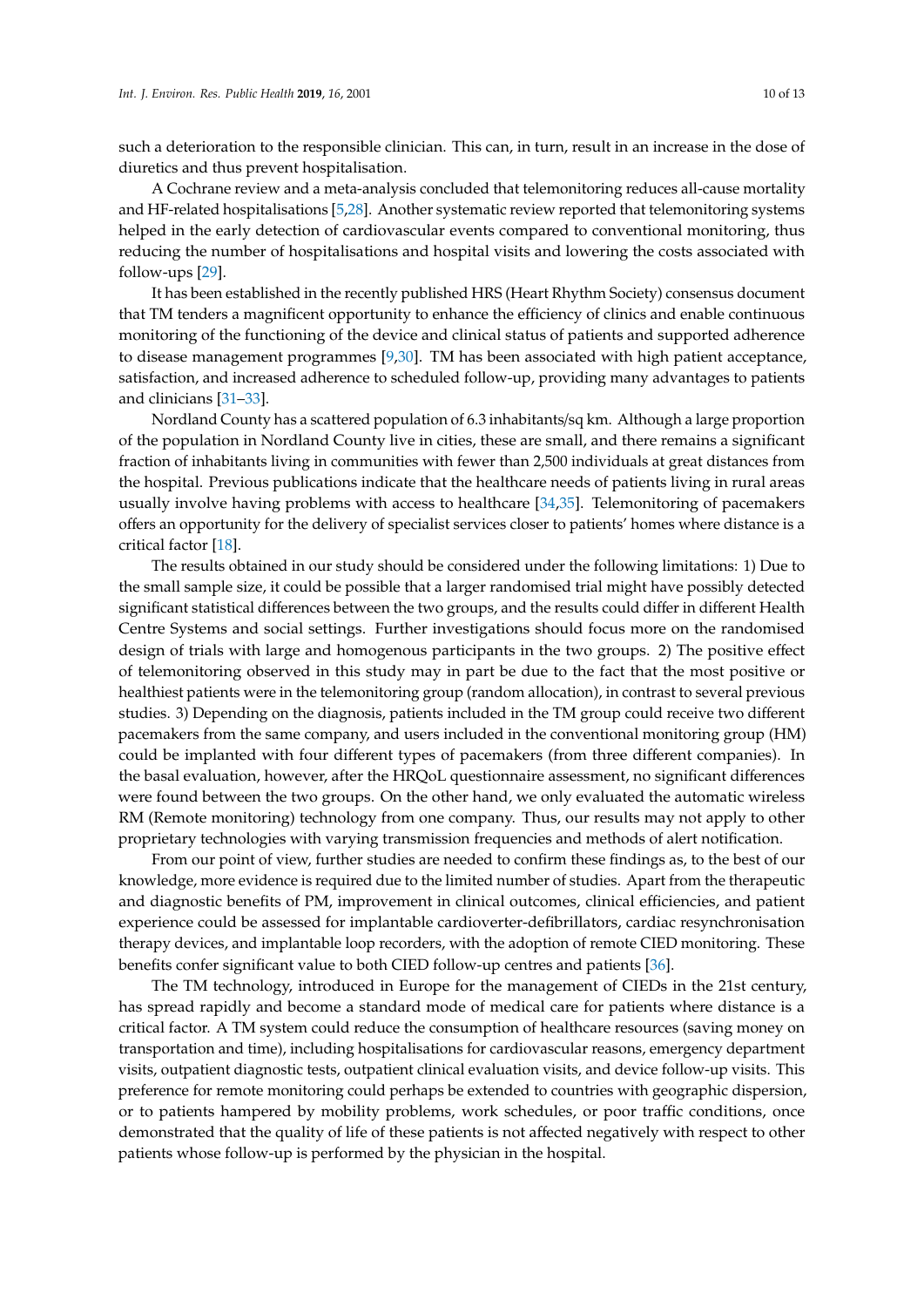Telemonitoring users have also witnessed important technological changes such as the increasing utilisation of tablet computers and other dispositive or remote sensors. Recent approaches such as implantable devices could facilitate adherence or provide better information in the detection of problems after discharge [\[17\]](#page-11-9).

# **5. Conclusions**

This study used a randomised trial to demonstrate that the HRQoL of users with pacemakers improved in both the TM and HM group after PM implantation. MLHF questionnaire scores showed a higher increase of HRQoL in users monitored at the hospital. However, the quality of life assessed using the EQ-5D questionnaire did not differ significantly between the two groups at any stage. In this study, the MLHF questionnaire appeared to measure quality of life more accurately than the EQ-5D one.

The results presented in this study indicate that telemonitoring is an equally effective alternative to the conventional follow-up in the hospitals and provides similar outcomes regarding clinic and emergency room visits and unplanned re-hospitalisations.

**Supplementary Materials:** The following are available online at http://[www.mdpi.com](http://www.mdpi.com/1660-4601/16/11/2001/s1)/1660-4601/16/11/2001/s1, Table S1: CONSORT 2010 checklist of information to include when reporting a randomised trial.

**Author Contributions:** Conceptualization, R.L.-L., A.L.-V., T.E., H.T., K.T.L. and D.C.-M.; methodology, R.L.-L., A.L.-V., T.E., H.T., K.T.L. and D.C.-M.; formal analysis, A.L.-V.; investigation, R.L.-L., A.L.-V., T.E., H.T., K.T.L. and D.C.-M.; resources, A.L.-V., and D.C.-M.; data curation, A.L.-V; writing—original draft preparation, R.L.-L., A.L.-V. and D.C.-M.; writing—review and editing, R.L.-L., A.L.-V., T.E., H.T., K.T.L. and D.C.-M.; visualization, R.L.-L., A.L.-V., T.E., H.T., K.T.L. and D.C.-M.; supervision, R.L.-L., A.L.-V., T.E., H.T., K.T.L. and D.C.-M.; project administration, A.L.-V. and D.C.-M.; funding acquisition, A.L.-V., K.T.L. and D.C.-M.

**Funding:** This study has been funded by the European Economic Area Grant 008/ABELCM/2014A under research call "NILS Science and Sustainability Program", 2014 and by the General Secretariat for Research, Development and Innovation, Regional Government of Andalusia (Spain), PI/0256/2017, under research call "Development and Innovation Projects in the Field of Biomedicine and Health Sciences", 2017.

**Ethical Approval:** "All procedures performed in this study involving human participants were in accordance with the ethical standards of the Regional Health Research Ethical Committee (REK Nord, Tromsø, Norway, with reference number 2014/383/REK Nord) and with the 1964 Helsinki declaration and its later amendments or comparable ethical standards." Informed consent: "Informed consent was obtained from all individual participants included in the study." The trial protocol was registered in <ClinicalTrials.gov> (Identifier: NCT02237404).

**Conflicts of Interest:** The authors declare no conflict of interest.

## **References**

- <span id="page-10-0"></span>1. Okamura, H. Remote monitoring of cardiovascular implantable electronic devices in Japan. *J. Arrhythmia* **2014**, *30*, 421–427. [\[CrossRef\]](http://dx.doi.org/10.1016/j.joa.2014.04.012)
- <span id="page-10-1"></span>2. Ellenbogen, K.A.; Freedman, R.A.; Gettes, L.S.; Gillinov, A.M.; Gregoratos, G.; Hayes, D.L.; Hlatky, M.A.; Newby, L.K.; Page, R.L.; Sweeney, M.O.; et al. 2012 ACCF/AHA/HRS Focused Update Incorporated Into the ACCF/AHA/HRS 2008 Guidelines for Device-Based Therapy of Cardiac Rhythm Abnormalities: A Report of the American College of Cardiology Foundation/American Heart Association Task Force on Practice Guidelines and the Heart Rhythm Society. *Circulation* **2012**, *127*, e283–e352.
- <span id="page-10-2"></span>3. World Health Organization. *Telemedicine: Opportunities and Developments in Member States: Report on the Second Global Survey on eHealth*; WHO Publications: Geneva, Switzerland, 2010; Available online: http://www.who.int/goe/publications/[goe\\_telemedicine\\_2010.pdf](http://www.who.int/goe/publications/goe_telemedicine_2010.pdf) (accessed on 18 January 2018).
- <span id="page-10-3"></span>4. Brumley, R.; Enguidanos, S.; Jamison, P.; Seitz, R.; Morgenstern, N.; Saito, S.; McIlwane, J.; Hillary, K.; Gonzalez, J. Increased Satisfaction with Care and Lower Costs: Results of a Randomized Trial of In-Home Palliative Care. *J. Am. Geriatr. Soc.* **2007**, *55*, 993–1000. [\[CrossRef\]](http://dx.doi.org/10.1111/j.1532-5415.2007.01234.x) [\[PubMed\]](http://www.ncbi.nlm.nih.gov/pubmed/17608870)
- <span id="page-10-4"></span>5. Inglis, S.C.; Clark, R.A.; McAlister, F.A.; Stewart, S.; Cleland, J.G. Which components of heart failure programmes are effective? A systematic review and meta-analysis of the outcomes of structured telephone support or telemonitoring as the primary component of chronic heart failure management in 8323 patients: Abridged Coc. *Eur. J. Hear. Fail.* **2011**, *13*, 1028–1040. [\[CrossRef\]](http://dx.doi.org/10.1093/eurjhf/hfr039)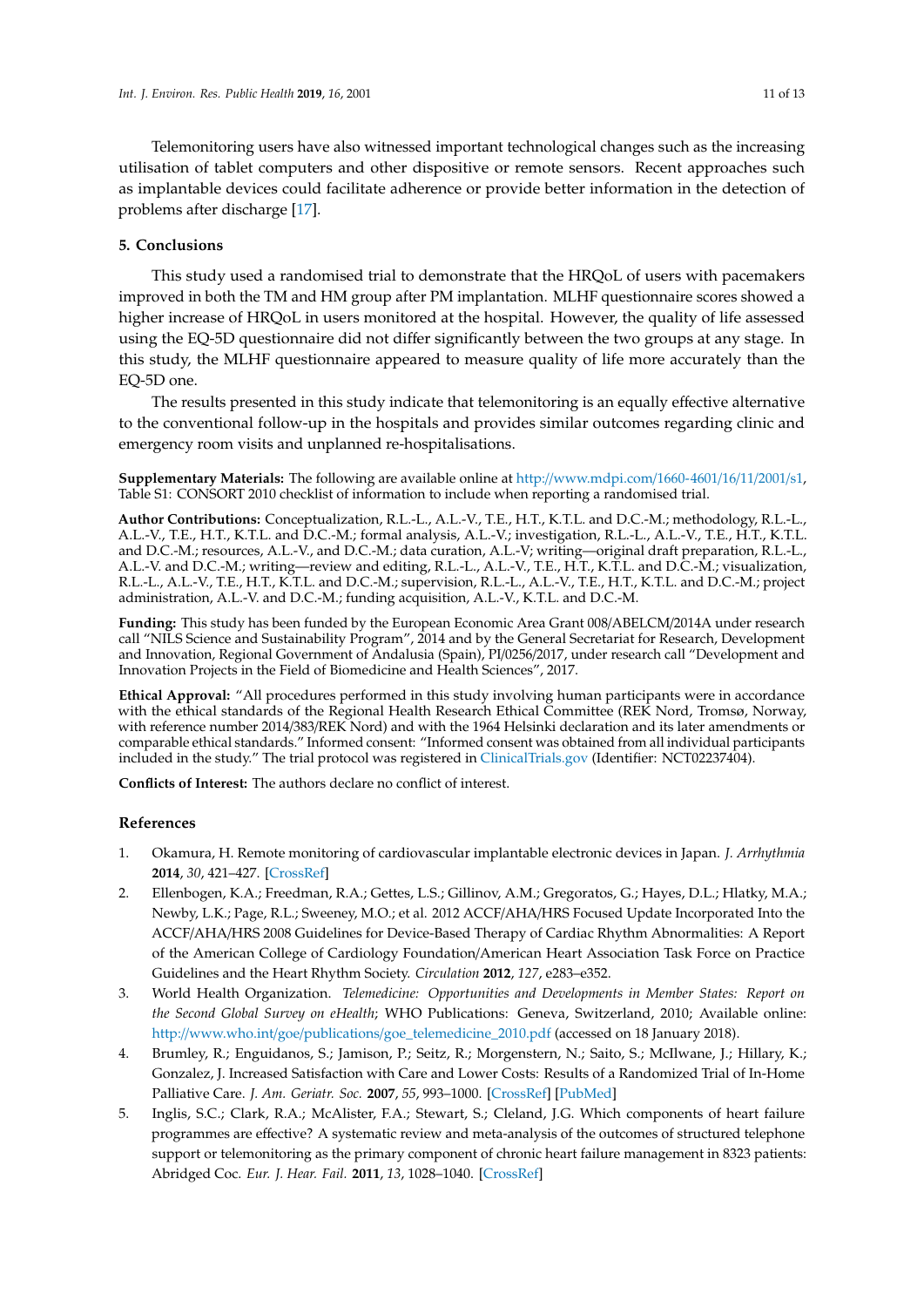- 6. Kotb, A.; Cameron, C.; Hsieh, S.; Wells, G. Comparative Effectiveness of Different Forms of Telemedicine for Individuals with Heart Failure (HF): A Systematic Review and Network Meta-Analysis. *PLoS ONE* **2015**, *10*, e0118681. [\[CrossRef\]](http://dx.doi.org/10.1371/journal.pone.0118681) [\[PubMed\]](http://www.ncbi.nlm.nih.gov/pubmed/25714962)
- <span id="page-11-0"></span>7. Knox, L.; Rahman, R.J.; Beedie, C. Quality of life in patients receiving telemedicine enhanced chronic heart failure disease management: A meta-analysis. *J. Telemed. Telecare* **2017**, *23*, 639–649. [\[CrossRef\]](http://dx.doi.org/10.1177/1357633X16660418) [\[PubMed\]](http://www.ncbi.nlm.nih.gov/pubmed/27450573)
- <span id="page-11-1"></span>8. Villani, A.; Della Rosa, F.; Bellardita, L.; Branzi, G.; Malfatto, G.; Compare, A.; Molinari, E.; Parati, G. Clinical and psychological telemonitoring and telecare of high risk heart failure patients. *J. Telemed. Telecare* **2014**, *20*, 468–475. [\[CrossRef\]](http://dx.doi.org/10.1177/1357633X14555644)
- <span id="page-11-2"></span>9. Seto, E. Cost Comparison Between Telemonitoring and Usual Care of Heart Failure: A Systematic Review. *Telemed. e-Health* **2008**, *14*, 679–686. [\[CrossRef\]](http://dx.doi.org/10.1089/tmj.2007.0114)
- <span id="page-11-3"></span>10. Olen, M.M.; Dechert-Crooks, B. Implantable cardiac devices: The utility of remote monitoring in a paediatric and CHD population. *Cardiol. Young* **2017**, *27*, S143–S146. [\[CrossRef\]](http://dx.doi.org/10.1017/S1047951116002390)
- <span id="page-11-4"></span>11. Lim, P.C.Y.; Lee, A.S.Y.; Chua, K.C.M.; Lim, E.T.S.; Chong, D.T.T.; Tan, B.Y.; Ho, K.L.; Teo, W.S.; Ching, C.K. Remote monitoring of patients with cardiac implantable electronic devices: A Southeast Asian, single-centre pilot study. *Singap. Med. J.* **2016**, *57*, 372–377. [\[CrossRef\]](http://dx.doi.org/10.11622/smedj.2016120)
- <span id="page-11-5"></span>12. Mabo, P.; Victor, F.; Bazin, P.; Ahres, S.; Babuty, D.; Da Costa, A.; Binet, D.; Daubert, J.C. A randomized trial of long-term remote monitoring of pacemaker recipients (the COMPAS trial). *Eur. Heart J.* **2012**, *33*, 1105–1111. [\[CrossRef\]](http://dx.doi.org/10.1093/eurheartj/ehr419) [\[PubMed\]](http://www.ncbi.nlm.nih.gov/pubmed/22127418)
- 13. López-Villegas, A.; Catalán-Matamoros, D.; Robles-Musso, E.; Peiró, S. Comparative effectiveness of remote monitoring of people with cardiac Pacemaker versus conventional: Quality of life at the six months. *Rev. Esp. Salud Publica* **2015**, *89*, 149–158. [\[CrossRef\]](http://dx.doi.org/10.4321/S1135-57272015000200004) [\[PubMed\]](http://www.ncbi.nlm.nih.gov/pubmed/26121625)
- <span id="page-11-6"></span>14. López-Villegas, A.; Catalán-Matamoros, D.; Robles-Musso, E.; Peiro, S. Effectiveness of pacemaker tele-monitoring on quality of life, functional capacity, event detection and workload: The PONIENTE trial. *Geriatr. Gerontol. Int.* **2016**, *16*, 1188–1195. [\[CrossRef\]](http://dx.doi.org/10.1111/ggi.12612) [\[PubMed\]](http://www.ncbi.nlm.nih.gov/pubmed/26635263)
- <span id="page-11-7"></span>15. Hole, T.; Grundtvig, M.; Gullestad, L.; Flønaes, B.; Westheim, A.; Flønæs, B. Improved quality of life in Norwegian heart failure patients after follow-up in outpatient heart failure clinics: Results from the Norwegian heart failure registry. *Eur. J. Hear. Fail.* **2010**, *12*, 1247–1252. [\[CrossRef\]](http://dx.doi.org/10.1093/eurjhf/hfq156) [\[PubMed\]](http://www.ncbi.nlm.nih.gov/pubmed/20847014)
- <span id="page-11-8"></span>16. Dar, O.; Riley, J.; Chapman, C.; Dubrey, S.W.; Morris, S.; Rosen, S.D.; Roughton, M.; Cowie, M.R. A randomized trial of home telemonitoring in a typical elderly heart failure population in North West London: Results of the Home-HF study. *Eur. J. Hear. Fail.* **2009**, *11*, 319–325. [\[CrossRef\]](http://dx.doi.org/10.1093/eurjhf/hfn050) [\[PubMed\]](http://www.ncbi.nlm.nih.gov/pubmed/19174529)
- <span id="page-11-9"></span>17. Ong, M.K.; Romano, P.S.; Edgington, S.; Aronow, H.U.; Auerbach, A.D.; Black, J.T.; De Marco, T.; Escarce, J.J.; Evangelista, L.S.; Hanna, B.; et al. Effectiveness of Remote Patient Monitoring After Discharge of Hospitalized Patients with Heart Failure: The Better Effectiveness After Transition–Heart Failure (BEAT-HF) Randomized Clinical Trial. *JAMA Intern. Med.* **2016**, *176*, 310–318. [\[CrossRef\]](http://dx.doi.org/10.1001/jamainternmed.2015.7712) [\[PubMed\]](http://www.ncbi.nlm.nih.gov/pubmed/26857383)
- <span id="page-11-10"></span>18. Lopez-Villegas, A.; Catalan-Matamoros, D.; Lopez-Liria, R.; Enebakk, T.; Thunhaug, H.; Lappegård, K.T. Health-related quality of life on tele-monitoring for users with pacemakers 6 months after implant: The NORDLAND study, a randomized trial. *BMC Geriatr.* **2018**, *18*, 223. [\[CrossRef\]](http://dx.doi.org/10.1186/s12877-018-0911-3)
- <span id="page-11-11"></span>19. EuroQol Group. EuroQol A new facility for the measurement of health-related quality of life. *Health Policy* **1990**, *16*, 199–208. [\[CrossRef\]](http://dx.doi.org/10.1016/0168-8510(90)90421-9)
- <span id="page-11-12"></span>20. Rector, T.S.; Kubo, S.H.; Cohn, J.N. Patients self-assessment of their congestive heart failure: Content, reliability and validity of a new measure, The Minnesota Living with Heart Failure questionnaire. *Heart Failure* **1987**, *3*, 198–209.
- <span id="page-11-13"></span>21. Bharmal, M.; Thomas, J.; Bharmal, D.M. Comparing the EQ-5D and the SF-6D Descriptive Systems to Assess Their Ceiling Effects in the US General Population. *Value Heal.* **2006**, *9*, 262–271. [\[CrossRef\]](http://dx.doi.org/10.1111/j.1524-4733.2006.00108.x)
- <span id="page-11-14"></span>22. Balestroni, G.; Bertolotti, G. EuroQol-5D (EQ-5D): An instrument for measuring quality of life. *Monaldi Arch. Chest Dis.* **2012**, *78*, 155–159. [\[CrossRef\]](http://dx.doi.org/10.4081/monaldi.2012.121) [\[PubMed\]](http://www.ncbi.nlm.nih.gov/pubmed/23614330)
- <span id="page-11-15"></span>23. Savoia, E.; Fantini, M.P.; Pandolfi, P.P.; Dallolio, L.; Collina, N. Assessing the construct validity of the Italian version of the EQ-5D: Preliminary results from a cross-sectional study in North Italy. *Heal. Qual. Life Outcomes* **2006**, *4*, 47. [\[CrossRef\]](http://dx.doi.org/10.1186/1477-7525-4-47) [\[PubMed\]](http://www.ncbi.nlm.nih.gov/pubmed/16901340)
- <span id="page-11-16"></span>24. Morgan, K.; McGee, H.; Shelley, E. Quality of life assessment in heart failure interventions: A 10-year (1996–2005) review. *Eur. J. Cardiovasc. Prev. Rehabil.* **2007**, *14*, 589–607. [\[CrossRef\]](http://dx.doi.org/10.1097/HJR.0b013e32828622c3) [\[PubMed\]](http://www.ncbi.nlm.nih.gov/pubmed/17925617)